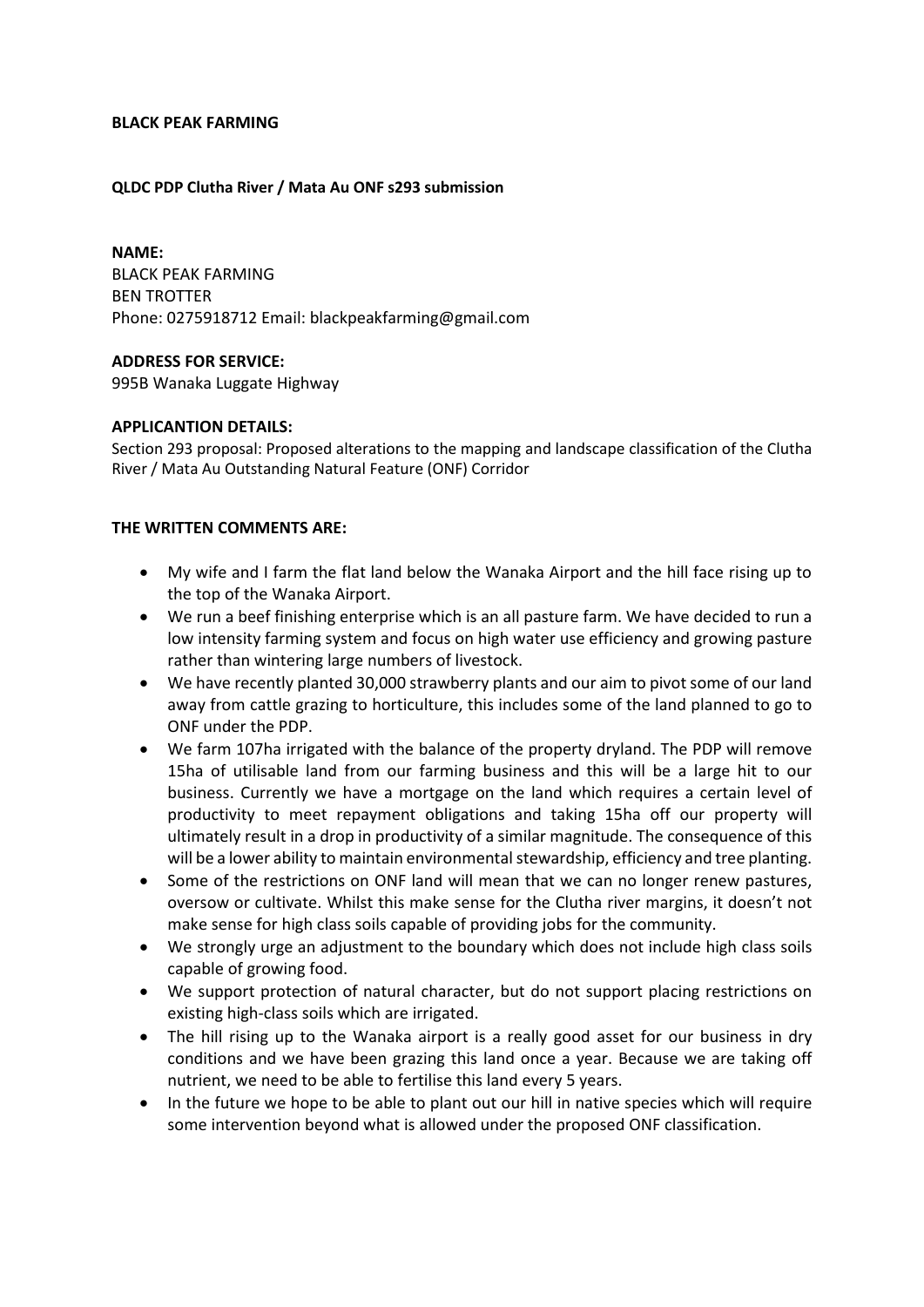- We have spent thousands of dollars fencing (rabbit proof) and fencing off pockets of native kanuka and believe we are doing everything to maintain the quality and natural character of the land.
- We understand the value of protecting native species to the ecosystem services on our property but PDP boundaries need careful consideration and a site visit rather than aerial photography which might be 10 years old.
- Placing ONF classification on our high class soils will reduce their value by an estimated minimum of \$60,000/ha. This decision could cost us more than \$500,000.
- We suspect the boundaries for the ONF have been an oversight and shouldn't have included our property given it is farmed the way it is.
- We haven't been notified of this new proposed classification by QLDC and have only been made aware of it by our neighbour on the  $10<sup>th</sup>$  of Oct.
- We do not have the time or financial resources to involve a lawyer at this stage and we would encourage a change to the boundaries as outlined below.
- We would however like to be heard at the hearing and may bring representation from a farming-based advocacy group.
- Thank you for reading our written comments.

We attach some suggested changes to the boundaries on this written submission.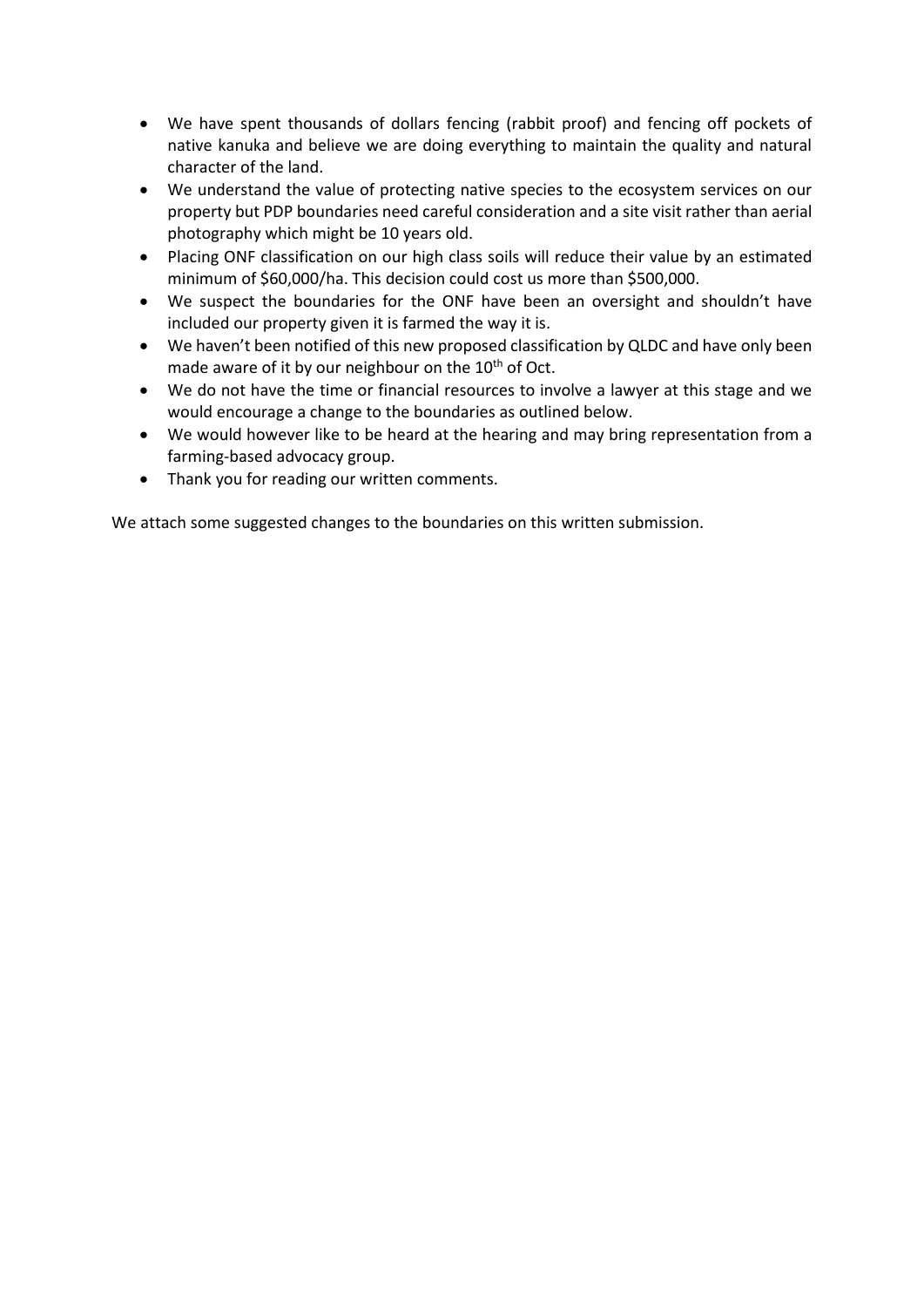